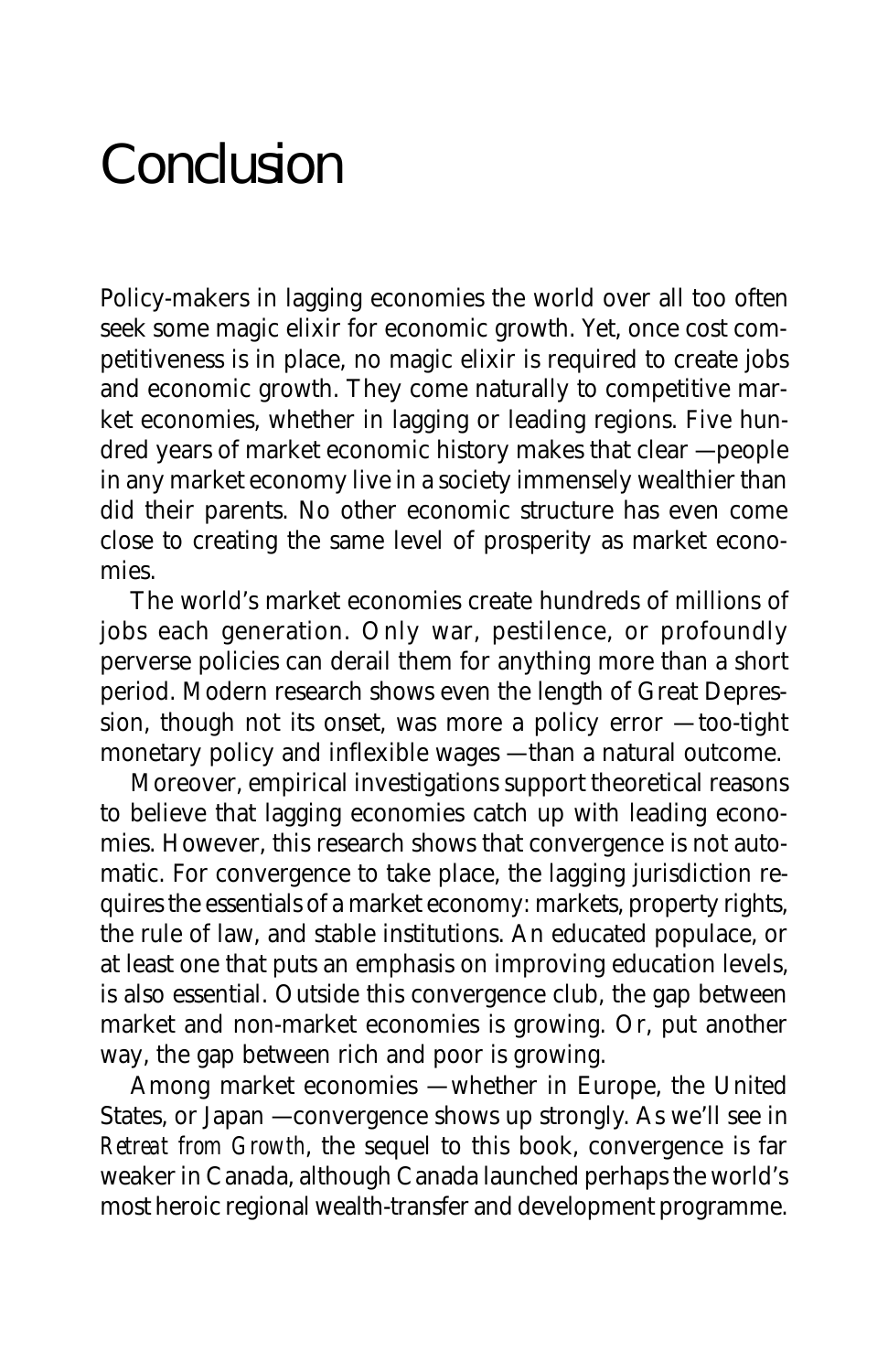Convergence is partly due to the spread of productive ideas and methods. But costs and the profit motive also play a central role. An under-invested economy creates profit opportunities. A key mechanism here is the idea of labour/capital ratio. When labour is abundant relative to capital  $-$  as is the case in lagging economies — labour costs should be relatively low. Potential returns, profits, on the scarce resource, capital, should be relatively high. The profit motive attracts capital and creates jobs and economic growth. This can be derailed by distortions in the economy that either artificially inflate wages or attack the return to capital. This not only stymies investment and economic growth, it also stunts the potential for wage growth over the longer term.

#### **TWO-FOLD PURPOSE**

This concluding chapter is not designed solely to provide a conceptual overview of and conclusion to the material found in this book. It is also meant to provide a forward glance to *Retreat from Growth*, which focuses on another type of economic-development strategy — one of heroic government intervention and regional wealth transfers designed to spark growth. The case study is Atlantic Canada, which has received immense wealth transfers from the central government and experimented with an unusual number of differing approaches to government-directed development.

The nations and U.S. states studied in this volume took a very different approach. Not only did they reduce intervention in the economy — for example, moving away from subsidies in Ireland and the Netherlands — they explicitly aimed to reduce costs to spur economic activity.

This approach marks economies which succeed in overcoming backwardness, whether in times past — for example, the United States when it was a lagging economy  $-$  or currently, as can be seen in transition of the successful Eastern European economies. In the latter case, the key policy challenge was establishing the institutions needed for democracy and a market economy. Once these attributes were in place in former Soviet-bloc countries, low costs came nearly automatically because of the low standard of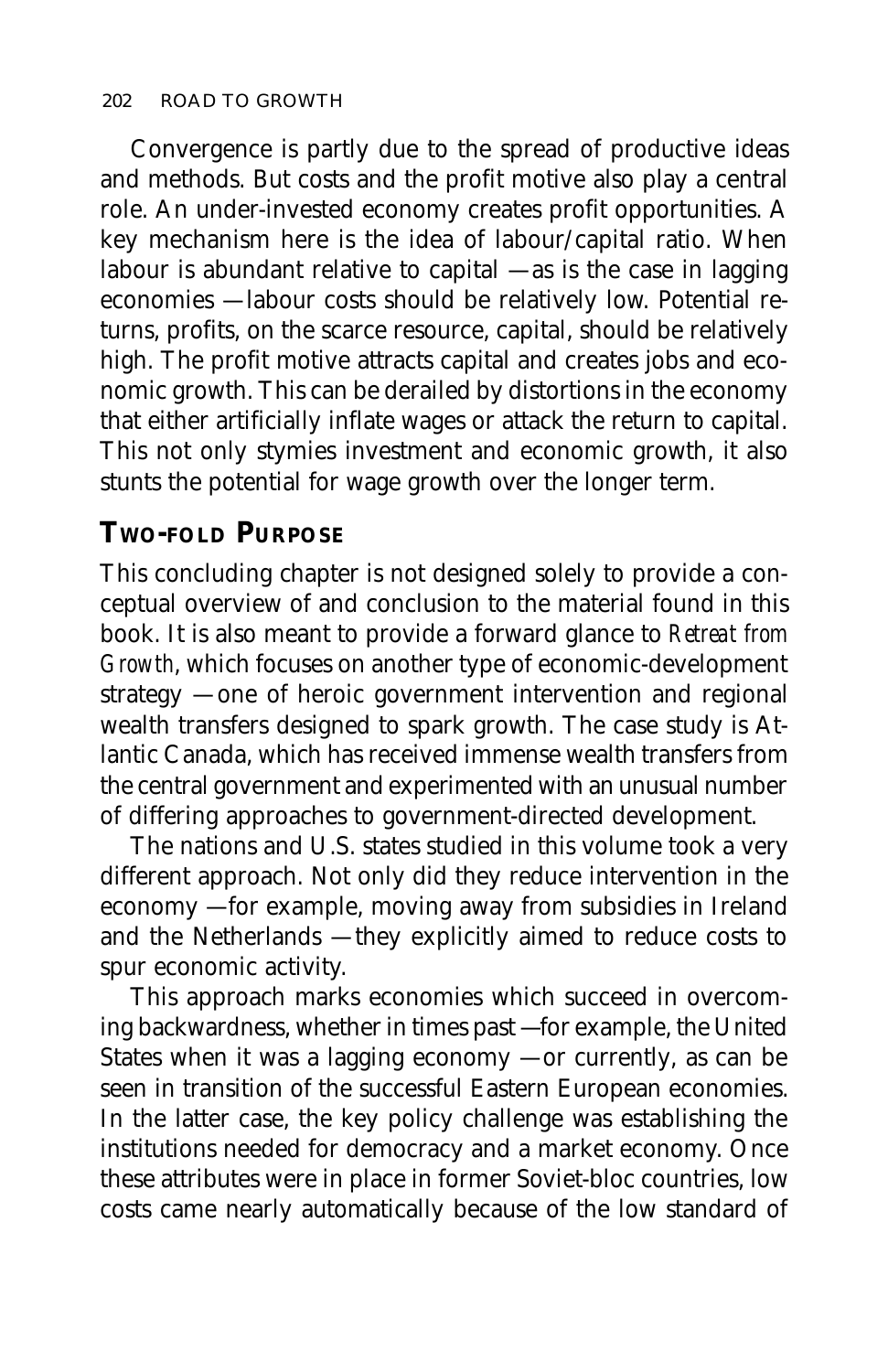living and low expectations of the people under the Communist regimes that had ruled these nations. Now, new prosperity is being established in nations like Hungary, the Czech Republic, and Poland. Incomes and wages are rising.

In Ireland and the Netherlands, three key costs — taxes, government, and wages — could either be controlled or influenced by policy-makers. Both nations directly tackled the first of these costs. Ireland undertook huge tax cuts in the late 1980s. The Netherlands first tried to control taxes in the early 1980s, but tax cuts were relatively low. The Netherlands has more aggressively tackled tax levels in recent years.

Government doesn't create costs solely through taxes. High government debts and deficits increase costs through the uncertainty related to inflation, concerns about future tax increases needed to pay down the debt, and increased borrowing costs which suppress private-sector investment. Ireland and the Netherlands got these costs under control by slashing the deficit and, more slowly, whittling away the debt relative to GDP. Heavy-handed government regulation also creates costs. Ireland had never developed an over-regulated economy. The Dutch are moving aggressively to eliminate unnecessary regulation in their economy.<sup>1</sup>

Government can also increase costs in an economy through programme spending. The impact is indirect. Costs are introduced by distortions in the economy. The most prevalent are labourmarket distortions caused by government supports that discourage people from working. The Netherlands is reforming its perverse disability system, while the Irish are attempting to tackle long-term unemployment through changes to the unemployment system and tax relief for low-wage workers. As well, when government expands, high public-sector employment and wages compete against private-sector employers.

Wage levels are essential to both the Irish and Dutch stories. In both nations, the corporatist actors in the economy — unions, busi-

<sup>1.</sup> On the subject of the most fruitful approach to government regulation, see a forthcoming AIMS study of regulation, by Brian Flemming.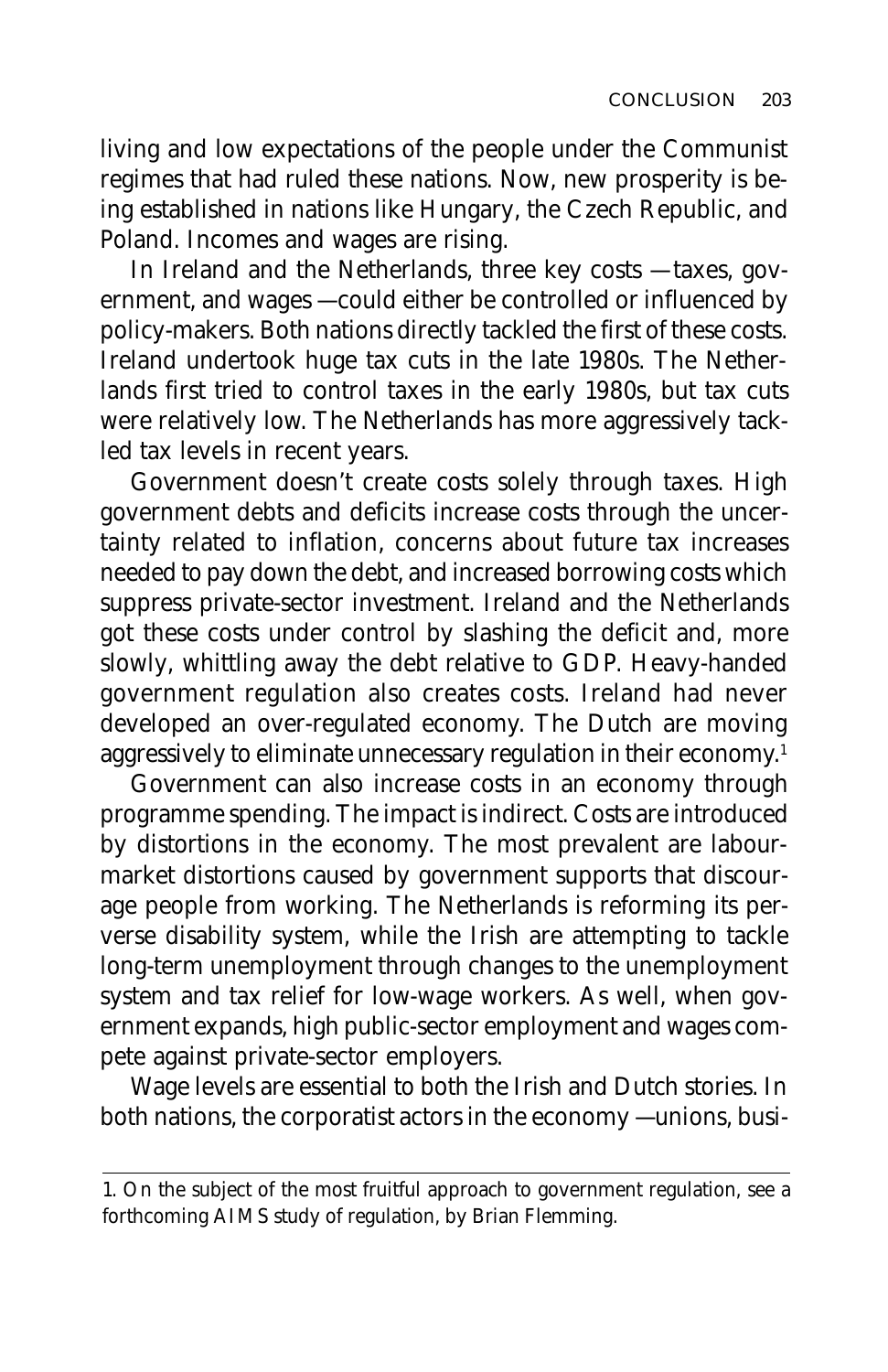ness, and government — worked together to restore wage competitiveness. Yet real wages have actually risen more rapidly under a union strategy of wage moderation than they did under a regime of aggressive union bargaining.

All the U.S. states examined in this volume that succeeded in sparking strong economic growth either moved to cut taxes and government size, or consistently kept taxes low and government small. Policy-makers in both Michigan and Massachusetts believed high state taxes had slowed state growth and contributed to their regional recession. Both states cut taxes, spending, and government employment, despite high levels of unemployment by U.S. standards. The private sector responded: it created hundreds of thousands of jobs more than government had cut. Both states boast unemployment rates below five per cent. Georgia has long maintained small government and low taxes, and this helped transform Georgia from a lagging state to a leading state.

U.S. policy-makers do not have corporatist tools for influencing wage levels, but the flexible U.S. labour market accomplished the same end achieved in Ireland and the Netherlands — competitive wage levels appropriate to current economic conditions.

#### **INTERVENTIONIST POLICIES**

In some jurisdictions, policy-makers seem largely to ignore the fact that costs are key to economic growth and the implications of this fact — for example, the impact of taxes on creating jobs and wealth. Instead, they attempt a more direct approach to economic development, either through government enterprise or through government's selection of certain companies or sectors for favoured treatment through government contracts, subsidies, or special tax concessions. The impact of such interventionist policy will be more extensively examined *Retreat from Growth*, but for now it is important to make the contrast between this interventionist approach and the market-oriented cost approach.

In some jurisdictions, like Atlantic Canada, interventionist policies still dominate, despite a long record of failure. In part, this is political. Policy-makers gain more power from interventionist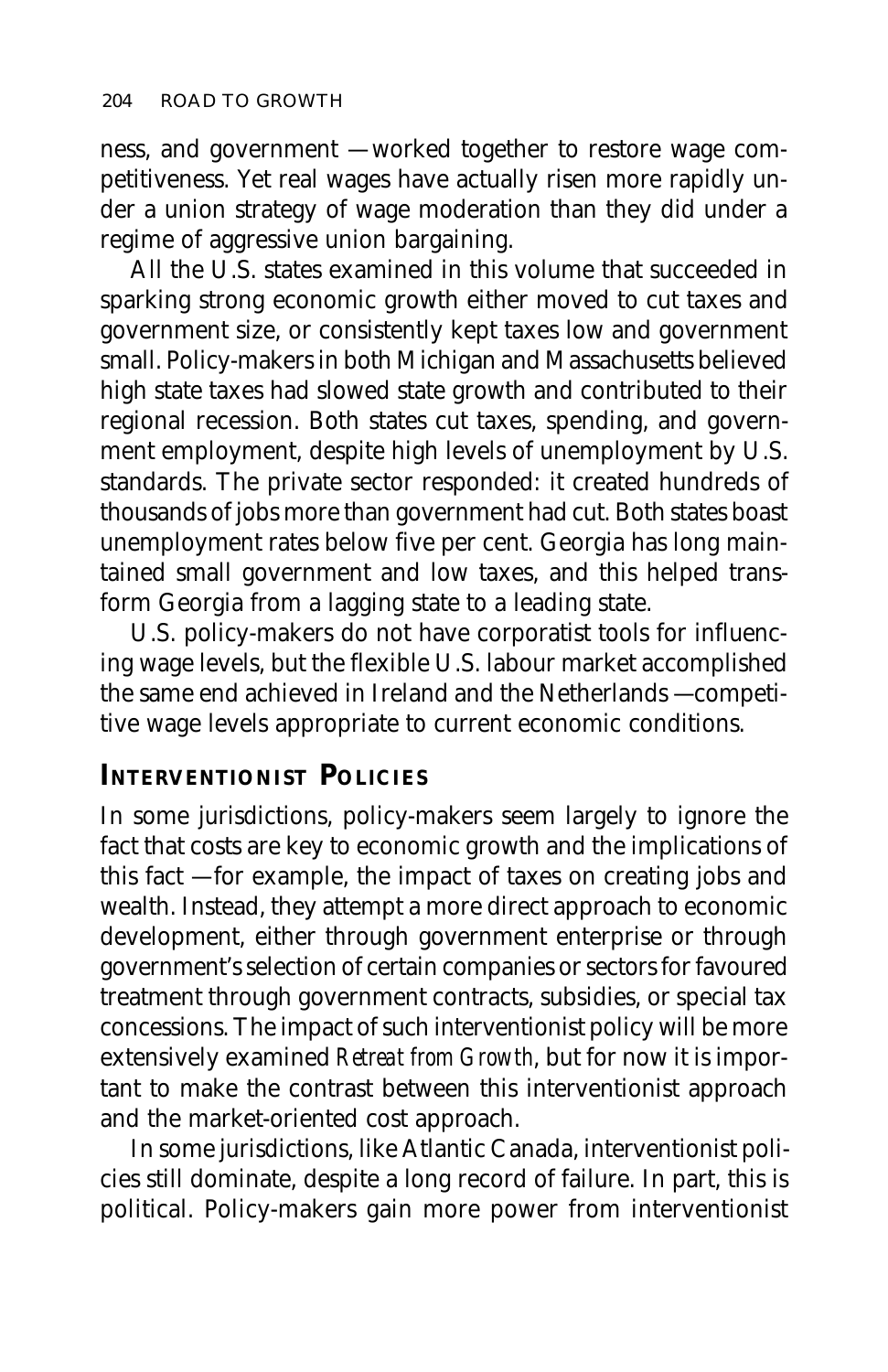policies and can take credit for direct job creation or job preservation. But, as will be seen in the next volume, such policies create hidden losers. The high taxes needed to support such policies raise taxes for all businesses, except those receiving the subsidies. Unsubsidized businesses face other increased costs. They have to compete with subsidized businesses for resources, most notably labour. These extra costs will discourage business formation, slow growth among unsubsidized businesses, and increase the rate of failure. But these are unseen costs — businesses that either haven't formed or grown as much as they would have, or business failures attributed not to policy but to general economic conditions. Thus, policy-makers can take credit for the results of direct intervention while side-stepping blame for the negative consequences created elsewhere in the economy.

The argument for government intervention is based on the idea of market failure. According to this view, the cost structure of an economy is of small relevance. Instead, market failures, particularly in providing capital to lagging and peripheral regions, mean that investors will ignore, or be ignorant of, profit-making opportunities. Thus, since a low-cost structure will do little to spur development and attract investment, and since lagging regions themselves don't have the capital for investment, richer governments must sponsor regional-development programmes that transfer wealth to the lagging region. This gives government the means for direct intervention in the economy, enabling it to solve this market failure either by investing itself or by bribing private investors into the lagging region through subsidies.

This view is obviously wrong. It is directly contradicted by the evidence of convergence between lagging economies with leading economies, whether or not regional programmes are in place. In this book, the contradiction can be seen in the experience of Ireland and the American Deep South. Both were long-time lagging regions. Both were on the periphery of economic activity. Both have experienced strong convergence despite either the lack of regional programmes, for the Deep South, or the presence of fairly weak regional programmes, in the case of Ireland. Both are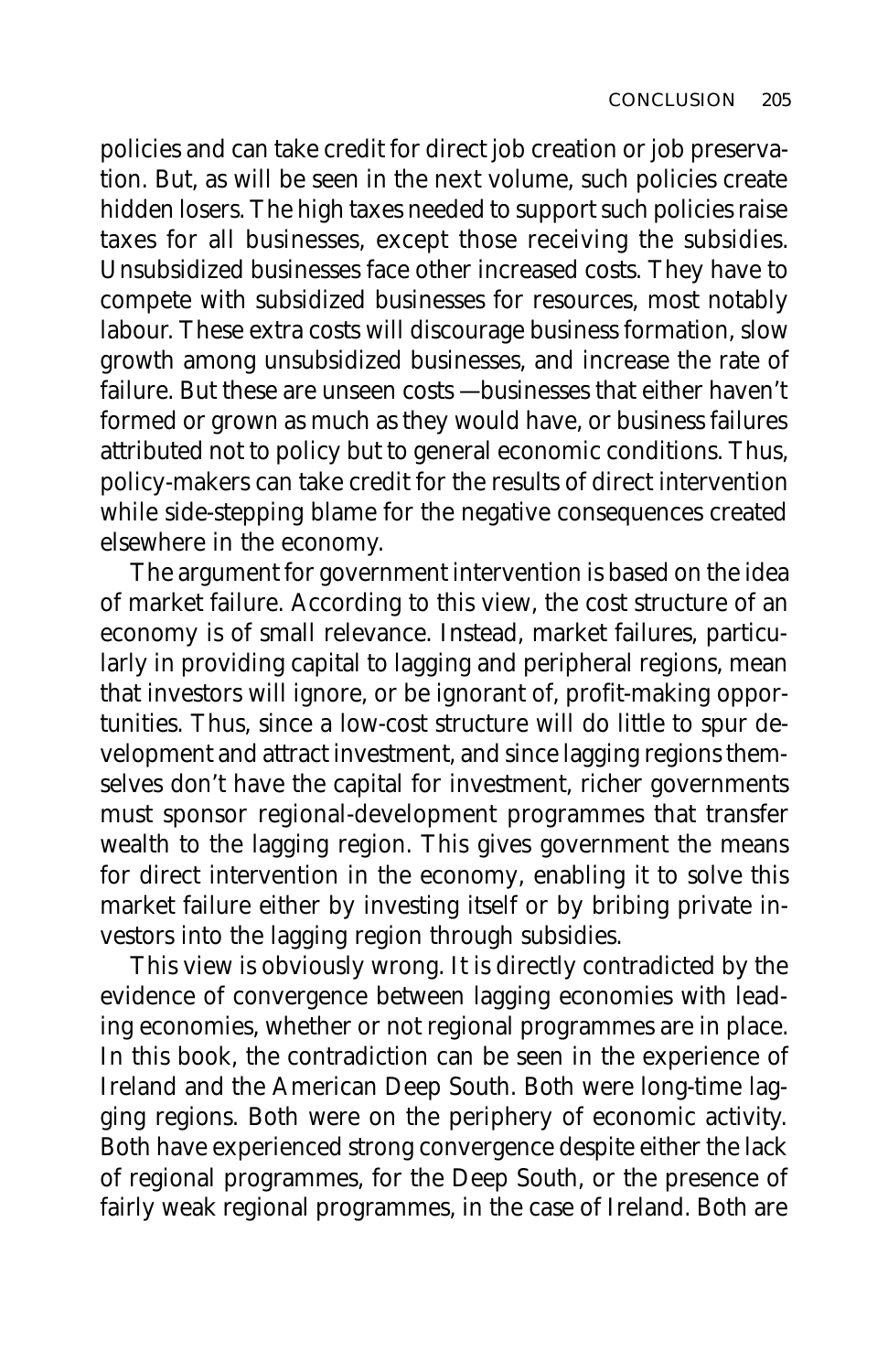now outperforming some leading economies at the centre of economic activity. More surprisingly, as discussed in *Retreat from Growth: Atlantic Canada and the Negative Sum Economy* (McMahon 2000), the lagging region with perhaps the world's most heroic regional-development programme — Atlantic Canada — has underperformed the convergence effect and underperformed lagging regions which receive little or no outside government help.

High government spending and interventionist policies would not present a problem if government activity could itself create self-sustaining jobs, jobs that did not require continuing subsidies that are, in effect, paid for by other sectors of the economy, weakening those self-sustaining sectors.

But government's record in this area has been dismal. One often-noted problem has been government's inability to pick winners with future economic potential. Government's track record gives overwhelming evidence of this failure. But less noted is government's bias towards picking losers, the declining industries of yesterday. These come with a ready-made lobby of voters and businesses who can provide political benefits in exchange for state aid.

Government intervention also politicizes the economy, a recipe for the misallocation of resources. Powerful bureaucrats and politicians are able to direct resources to benefit politically important groups and interests, rather than to their most productive uses. This is a key reason why heroic economic-development efforts have failed to generate sustainable prosperity, and one of the reasons such efforts persist in the face of powerful evidence of their ineffectiveness and wastefulness. They continue to provide political benefits.

These programmes also change incentives in the economy. When companies' profits are maintained by government contracts and subsidies — say, the point at which government spending equals more than 50 per cent of GDP — business incentives move away from producing goods and services people want to buy. Instead, they move towards rent-seeking — that is, currying favour with politicians and bureaucrats in order to obtain government sup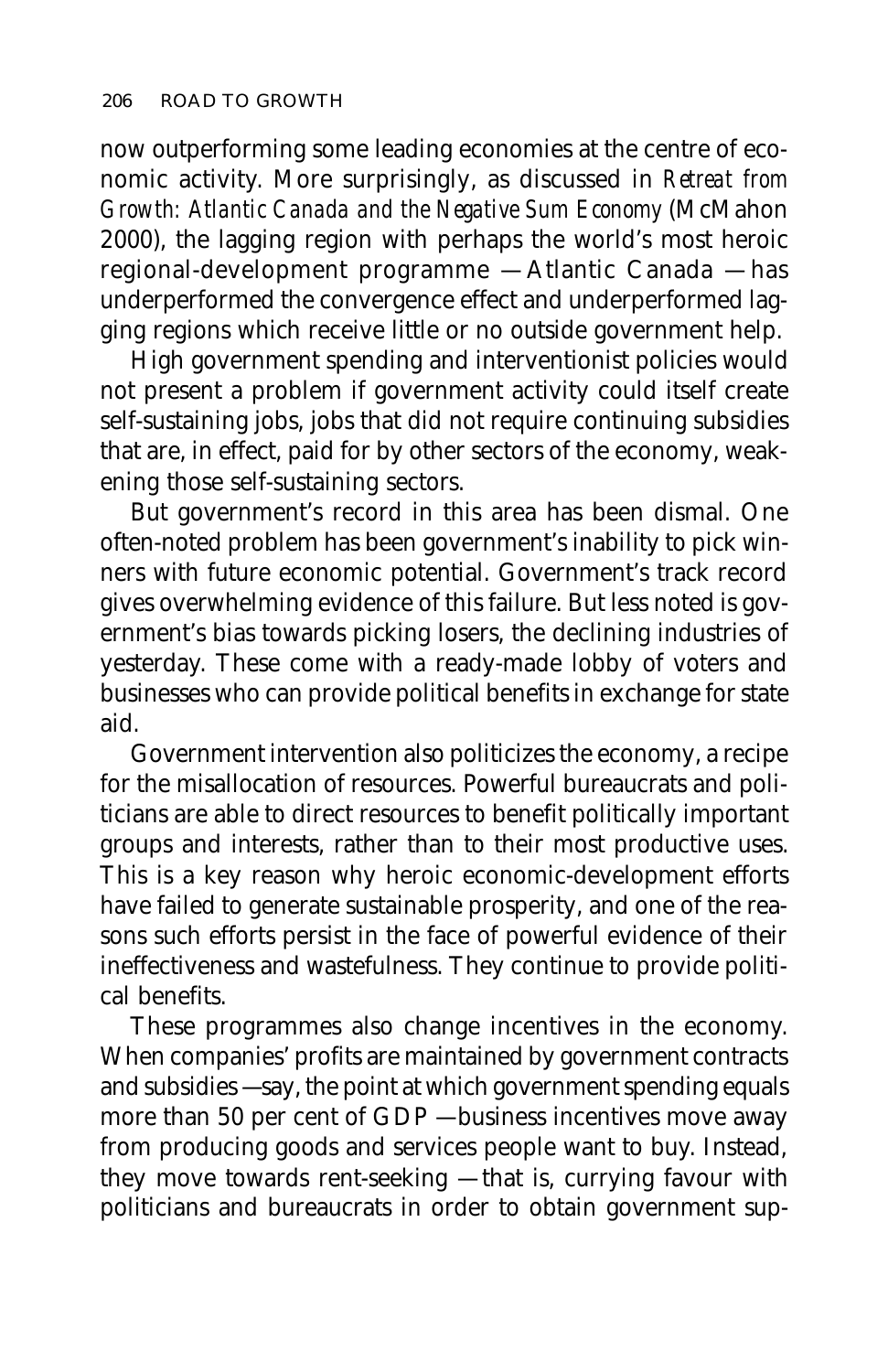ports and contracts. This can have a devastating impact on the business sector, something we'll examine in *Retreat from Growth*.

Taxes also have to be high enough to pay for intervention. Aside from directly increasing the costs of government, this leads to further misallocation of resources. Profitable businesses, which pay taxes and generate jobs without cost to government, find their tax dollars going to less-successful competitors and other activities which are all too often selected to receive government largesse in the form of subsidies or preferential contracts because of their political power.

However, one of the most serious and most over-looked problems with intervention is its indirect impact on costs. Government spending and subsidies for government-selected private-sector investment bid up the price of scarce resources, discouraging investment not supported by government. Since government investment, and its ability to pick winners, has a poor track record, the cost-inflated suppression of other investment is likely to more than offset whatever benefits government-aided investment provides.

The strategy of government-directed regional economic development is often supported by wealth transfers to lagging regions. The key question, of course, is how such transfers are typically used. If these transfers primarily go to consumption, rather than investment, then any sort of economic analysis indicates this will result in increased costs in the economy. Wealth transfers, if used for consumption, bid up the costs of scarce resources in the economy. This makes investment more expensive, and suppresses investment that would have taken place in the absence of wealth transfers. That can only damage self-sustaining development. The evidence supports such analyses. Although some jurisdictions (e.g., Ireland) carefully direct outside help to productive investment, wealth transfers, whether in the form of foreign aid or regional aid — say, in the case of Atlantic Canada — predominantly inflate consumption at the cost of investment. This evidence will be reviewed in *Retreat from Growth* (McMahon 2000).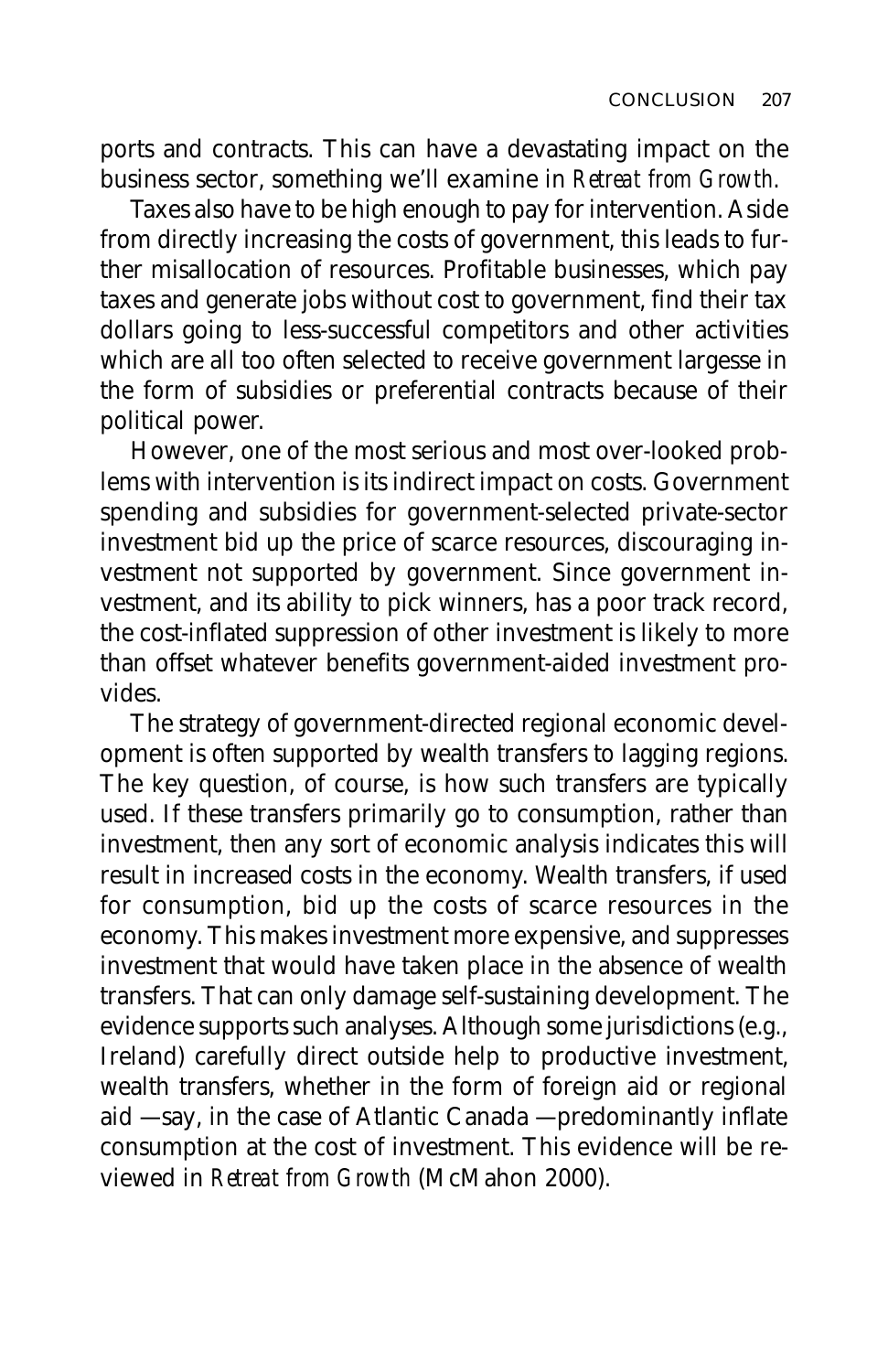### **WAGES**

Although government-directed economic development has consistently failed, there remains resistance to the idea of holding down costs, particularly labour costs. This is viewed as a demeaning approach that is unfair to working people. It only creates a "race to the bottom", critics say, which locks the economy in competition with other low-wage, low-cost jurisdictions. Yet, as numbers we have examined conclusively show, the exact opposite is the case. The low-cost, market-oriented approach leads ultimately to higher wages, because of increased investment and skill acquisition, leading to higher productivity.

Competitive wages result in solid profits. The opportunity to make profits draws in investment. Consequent increases in physical capital and skills — human capital — through increased training and through learning-by-doing drive up the value of labour by increasing productivity. Employers can afford to pay more and still maintain relatively low wage costs in relation to the productivity of labour. Thus, the company can continue to be profitable while increasing pay. Provided wage increases do not squeeze out profits, this begins a virtuous circle. Profits continue to attract investment. Investment continues to increase the value of labour. This permits another round of wage increases while profits remain healthy, and so the virtuous circle continues to turn.

But if wages rise to the point where profits are squeezed out, investment inevitably declines, unemployment rises, and the value of labour stagnates. The value of labour stagnates because of low investment and reduced opportunities to improve skills. This creates a vicious circle. Wages squeeze out profits. Investment declines. Skills erode. The value of labour stagnants or declines. Real wages decline. Worker militancy is likely to increase in the face of weak or negative wage growth. Aggressive bargaining continues to wreck profits, investment continues to decline, as do real wages, regardless of the nominal settlement, and so the vicious circle continues to turn.

This means that workers who practise wage moderation to boost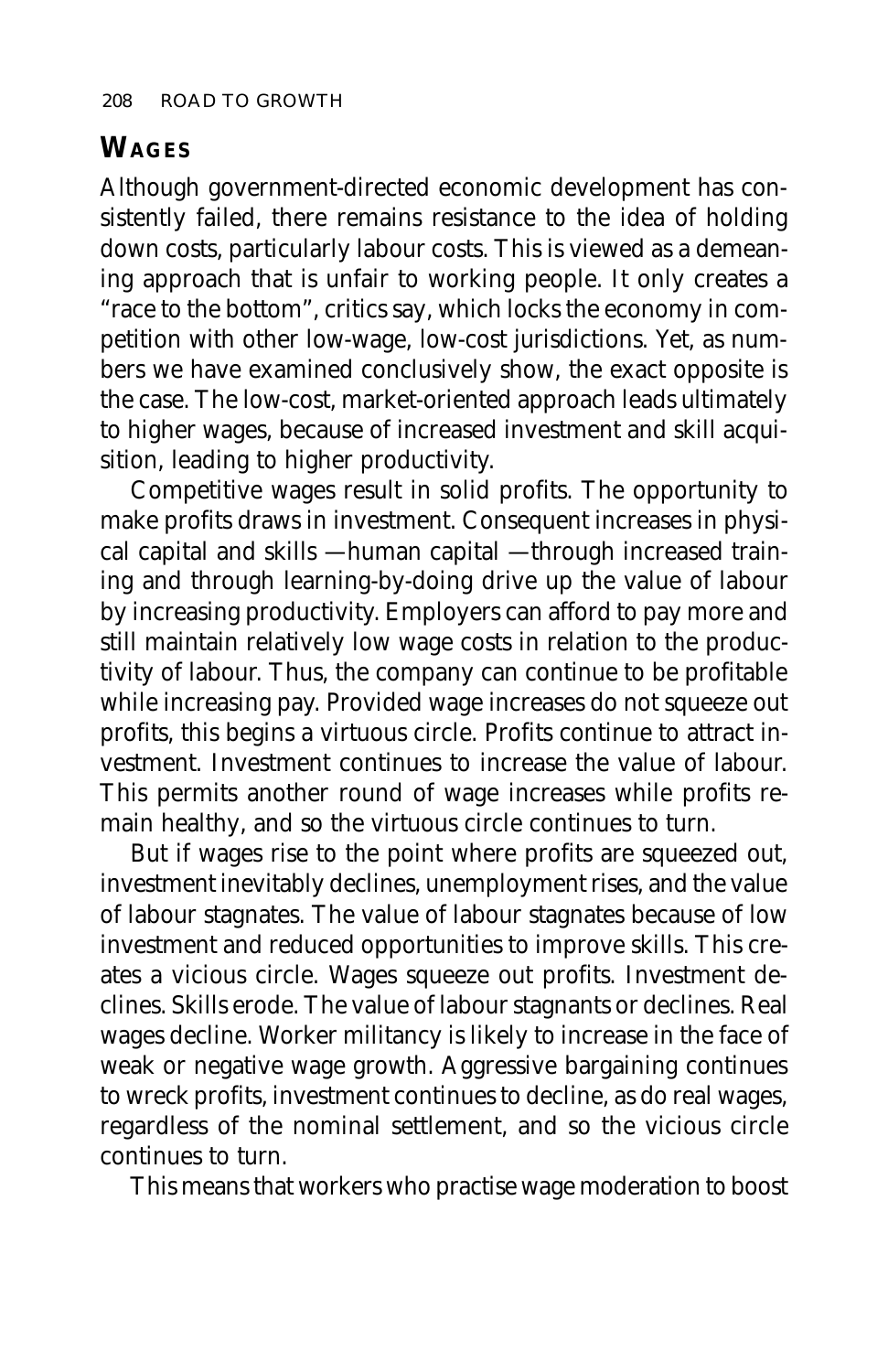profits will actually see greater wage increases over the long term than workers who aggressively bargain for the highest possible wage in any given year. In other words, the race to the bottom is actually a climb to the top. This rather counter-intuitive proposition is strongly borne out by the experience of the Netherlands and Ireland, where a period of aggressive wage bargaining was followed by a strategy of wage moderation. Real wages grew more strongly and consistently under wage moderation than under aggressive bargaining, which often led to declines in real wages, even while nominal wages were increasing. In the United States, too, where unions are relatively weak, real wages have grown much more strongly than in Canada, where unions are relatively strong and typically seek the highest possible settlement for any given contract.

Georgia may be considered a low-wage state, but wages in Georgia are higher than in Canada. This is because the capital attracted to Georgia and the skills of the work-force permit higher levels of pay while still allowing investors to reap substantial profits.

## **TAXES**

Just as there is resistance to wage moderation as a tool of development, many commentators object to reducing taxes. This, too, they claim, is a race to the bottom, in this case in government services. But it is important to understand that taxes may be considered the cost of government services, so whether the cost is high or low depends on the value of the goods and services provided in return. Fifteen thousand dollars may be a high cost for a 10-year-old wreck, but it's a low cost for a new Mercedes. Thus, one jurisdiction with a moderate tax regime may provide excellent value for money while another, which inefficiently spends government resources, should properly be considered a high-cost area.

The real question about taxes concerns what might be called their "net" cost — the amount of taxes paid, along with some calculation of the both the positives and negatives provided in return for taxes. A low-tax jurisdiction might be a high *net-cost* tax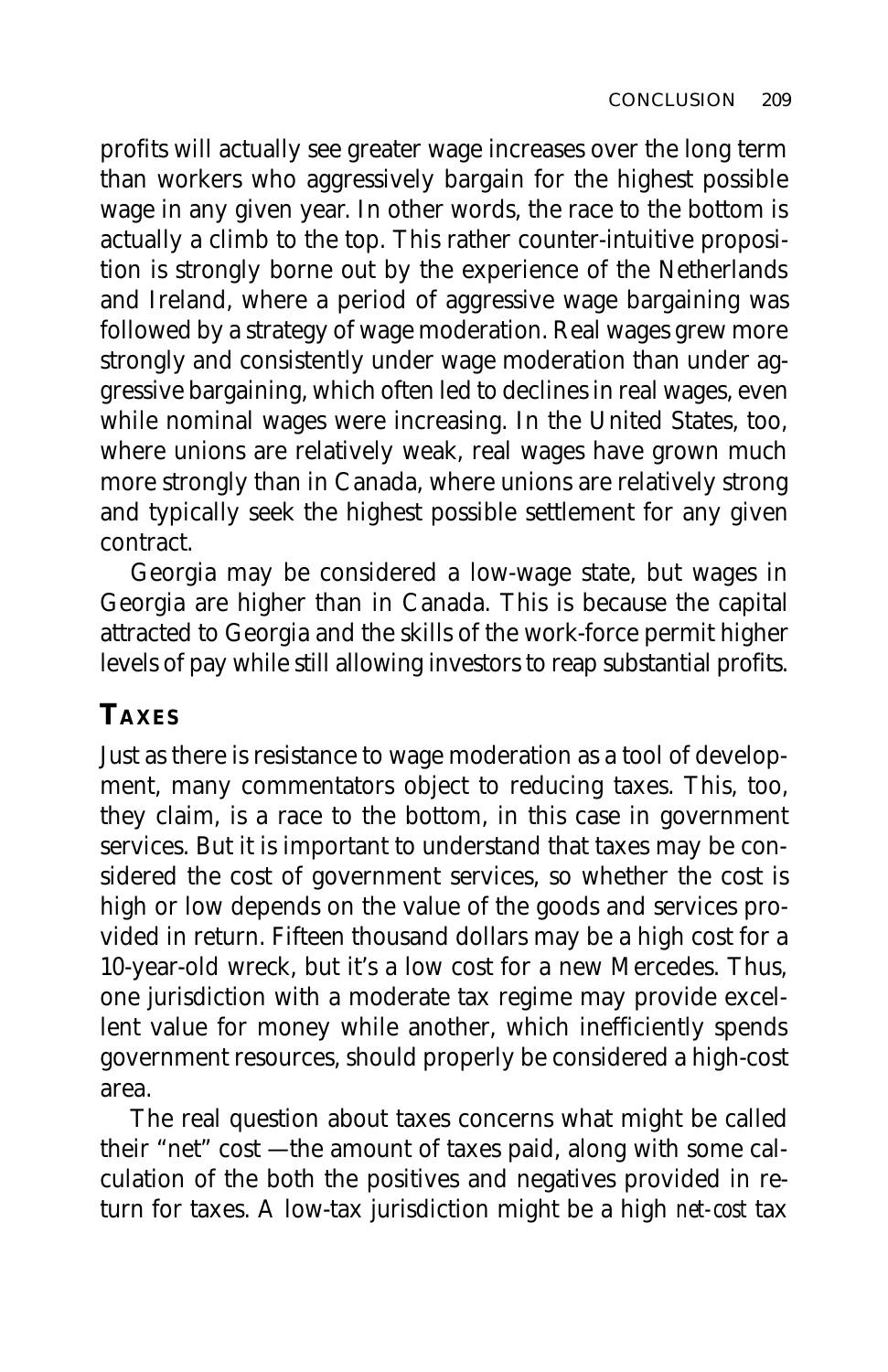jurisdiction if the government fritters away tax dollars. A moderate-tax jurisdiction, on the other hand, might be a low *net-cost* tax jurisdiction if large benefits are provided efficiently. Thus, the idea of low costs, including low taxes, does not imply a vanishingly small government. For example, a jurisdiction does not have to have taxes as low as those in Georgia to succeed, but it does need to spend its tax revenues wisely to succeed.

When governments collect money in taxes and spend them on services that genuinely benefit the population, they very often also reduce costs for businesses. This is not to argue that all government policies should be directed at reducing costs. Many factors motivate government policy, but good policy tends not only to make a jurisdiction a better place to live, but also to make it a better place to do business. For example, both education and health care are essential to citizens and to business. An educated populace reduces training and education costs for business. An efficient government-provided medical-care system provides a better life for a nation's citizens and better workers for companies. It saves on the cost of providing private health care. So, properly run, Medicare in Canada, for example, is a competitive advantage.

Moreover, in the same way that competitive wages do not imply a race to the bottom in wages, competitive taxes do not imply a race to the lowest-possible tax revenue. In fact, once again, the real case is quite the reverse. Just as competitive wages open the door to sustainable real wage increases, competitive taxes help boost sustainable economic activity which raises the tax take. Typically, one or two years after a significant tax cut, tax revenues are higher than prior to the cut. They may be lower as a percentage of GDP, but they are higher in real terms because GDP growth has been strong.

But problems arise when taxes are used for policies that focus large benefits on small numbers of people. For example, an efficient transportation structure to important markets is essential for growth. If it suffers from underinvestment while little-used roads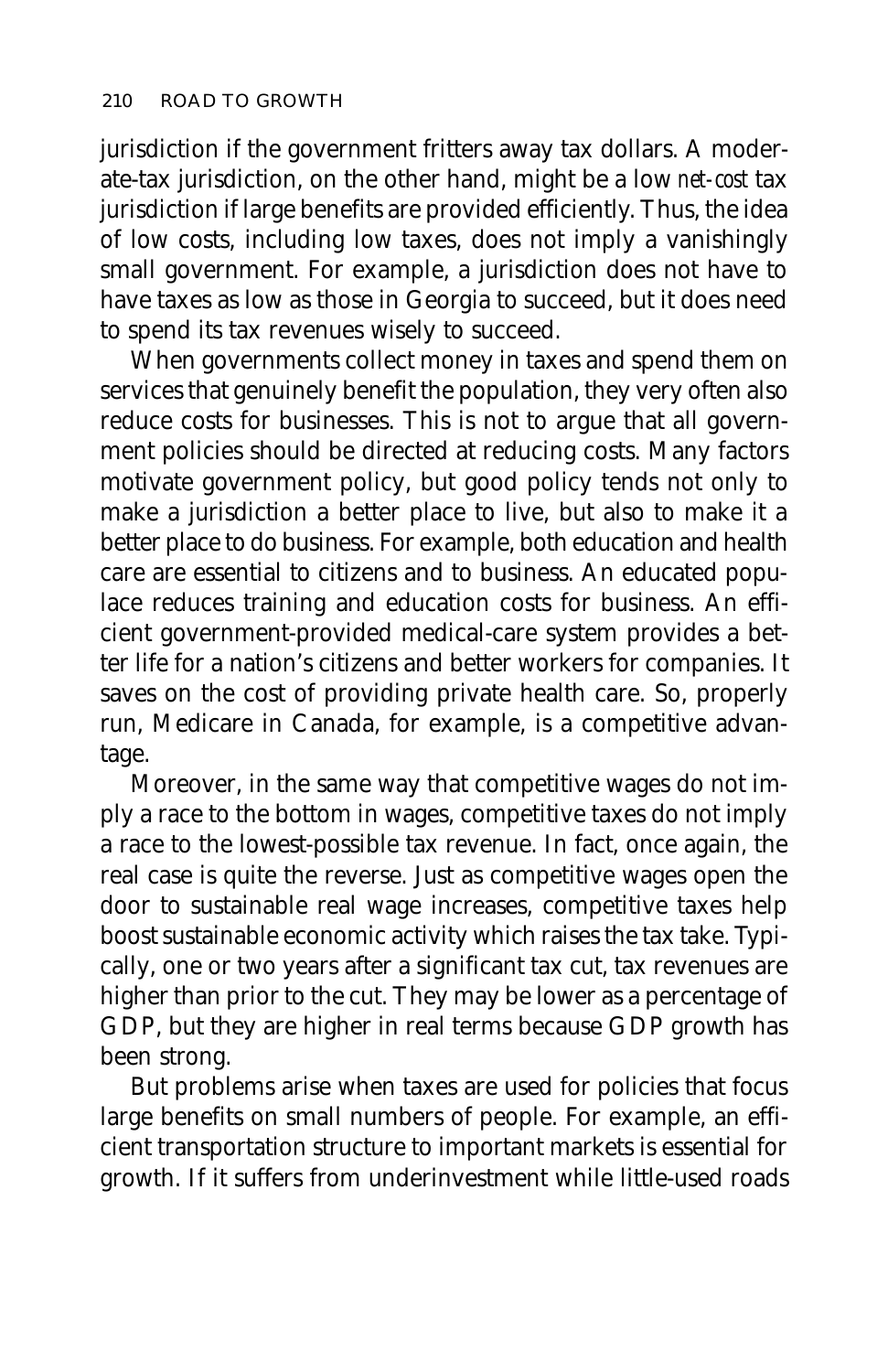in politically important constituencies are well tended, and if contracts are awarded based on patronage not efficiency, then the whole economy suffers. Everyone pays higher taxes for services that benefit primarily the politically connected. This same criticism may be levelled at most economic-development efforts, which, in the end, only transfer wealth from self-sustaining activities to government-selected activities, benefiting the set of owners and workers in the selected activities, while harming other businesses and workers.

Bad policy can increase costs both directly through taxes and indirectly through distortions in the market-place. For example, economic growth and job creation would be stifled by a disability system so generous and easy to tap into that people become unwilling to work. This happened in the Netherlands. It creates huge costs. Business has to compete with government — with their own tax dollars — to attract workers. That drives up labour costs, thwarts expansion plans, and suppresses investment. Why invest and create jobs if the company cannot get anyone to fill them at wages the company can afford to pay?

Thus, costs are raised both directly, through paying taxes, and indirectly, through the effect of the programmes funded by these higher taxes. The same problem which afflicted the Dutch economy because of its disability system would be created by an unemployment-insurance system so generous people shun work to collect unemployment-insurance payments. This happened in Atlantic Canada, as is examined in *Retreat from Growth*. At times, nearly twice as many collected unemployment as were unemployed. This created labour shortages throughout the region and thwarted growth because businesses either couldn't find workers or had to bid against the unemployment system to obtain workers, thus increasing costs and stunting investment. Recent research shows that many of recipients of unemployment benefits in Atlantic Canada will refuse work even if government offers to subsidize wages. This immobilizes large parts of the work-force and profoundly damages economic opportunity.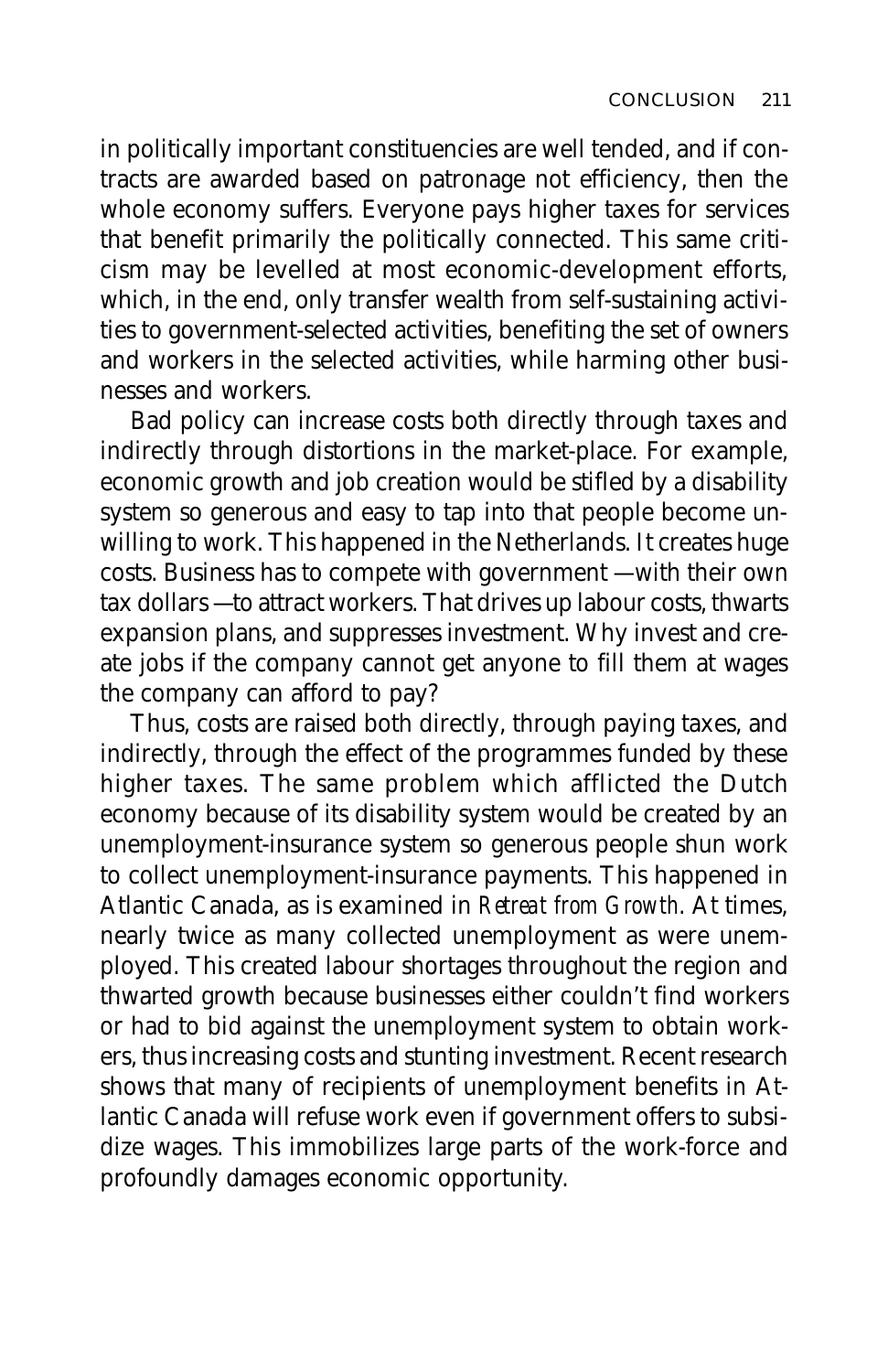#### **A CHALLENGE FOR POLICY-MAKERS**

The idea of cost in an economy is relatively straightforward. In corporatist economies, policy-makers have tools to directly affect wage rates, taxes, and other government-related costs. In the North American setting, policy-makers can directly affect taxes and other government costs. Wage rates can only be influenced indirectly by policy — for example, labour-market regulation, unionization laws, and social-support programmes that may compete with employers for workers.

The question of whether wages are competitive does not depend solely on the wage level. The key point is the value being returned for labour. Thus, in Ireland and the Netherlands a strategy of wage moderation — by leading to increased investment and economic activity — sparked a long-term rise in real wages. Similarly, the question of whether a jurisdiction has a high-cost or a low-cost government is not simply a matter of the level of taxation. Rather, it is the tax level, and other costs related to government, in relation to the value of the services government is providing that determines the real cost to the economy.

These complications motivate this book's effort to examine a wide range of policies in an equally wide range of economies that had to address a number of differing economic problems. Policymakers in the successful economies examined adopted the same fundamental strategy, that of making their economy more competitive by reducing costs.

Consideration of cost in an economy to spark growth is not a matter of ideology, though some view it that way. This book has examined success stories from the soft-left milieu of the Netherlands to the ideologically hard-to-classify Ireland. We've also looked at success stories in the more market-oriented United States.

Yet, despite their differences, all these areas have something in common. They all experienced hard times, either historically, like Ireland and the southern United States, or from set-backs like those in the Netherlands, Michigan, and Massachusetts. They all tackled costs in their economy. And now they're all growing strongly